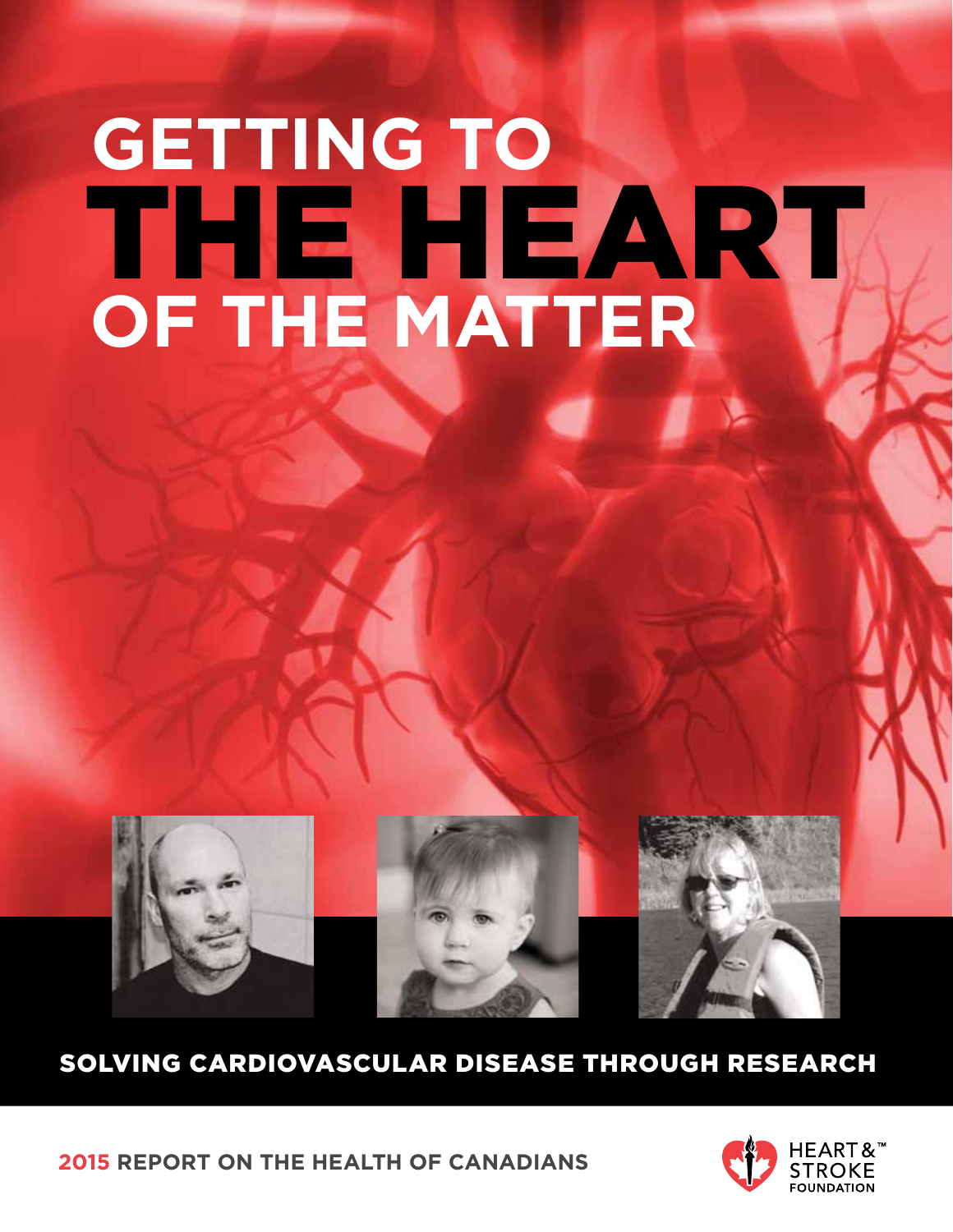

#### Decades of progress has saved countless lives and tangibly improved the health of generations of Canadians. But our biggest research challenges lie ahead.

Sixty years of cardiovascular disease research in Canada has resulted in a deeper understanding of its root causes, some astonishing medical breakthroughs, and unprecedented insight into what needs to be done to promote heart health across the country.

Research has helped millions of Canadians and their loved ones by enabling earlier diagnosis, providing life-saving treatments and drugs, shaping environments that support them to make healthy choices, and arming them with the information they need to recognize and understand the disease and take action. It has paved the way for these advances by identifying the problems, asking the right questions and proposing, testing, and improving solutions.

Research underpins every success we have achieved in improving the heart health of Canadians, but what it has not yet done is solve heart disease.

The **Heart and Stroke Foundation 2015 Report on the Health of Canadians** looks back on 60 years of lifesaving, ground-breaking research, comparing then and now. It also looks to what lies ahead, identifying problems that have yet to be solved as well as new challenges raised by our changing population.

For this report we spoke with 16 of Canada's top cardiovascular experts\* to help us understand how disease prevention, treatment and care has changed over the past 60 years as a result of research. They

identified incredible advances. They also pointed to existing gaps that urgently need to be addressed, and new and alarming challenges.

We also **polled**\*\* Canadians to find out how far they think we have come in heart disease prevention, research and care, and where they think work still needs to be done.

#### Creating more **survivors**

What has been the greatest accomplishment regarding heart disease over the past 60 years? It may seem daunting to narrow it down, but there is one obvious answer: survival rates.

The chances of dying from a heart attack have decreased five-fold. In the 1950s and 1960s, of those who made it to hospital after a heart attack, 30 – 35 per cent did not survive. Today that number has been reduced to about five per cent. Or put another way, nearly 95 per cent of Canadians who have a heart attack and get to a hospital will survive. Surprisingly, many Canadians do not know this — in

## THEN AND NOW...

1950s: 65 - 70% **of Canadians who made it to hospital after a heart attack survived.** 

**TODAY: 95% of Canadians who make it to hospital after a heart attack survive.**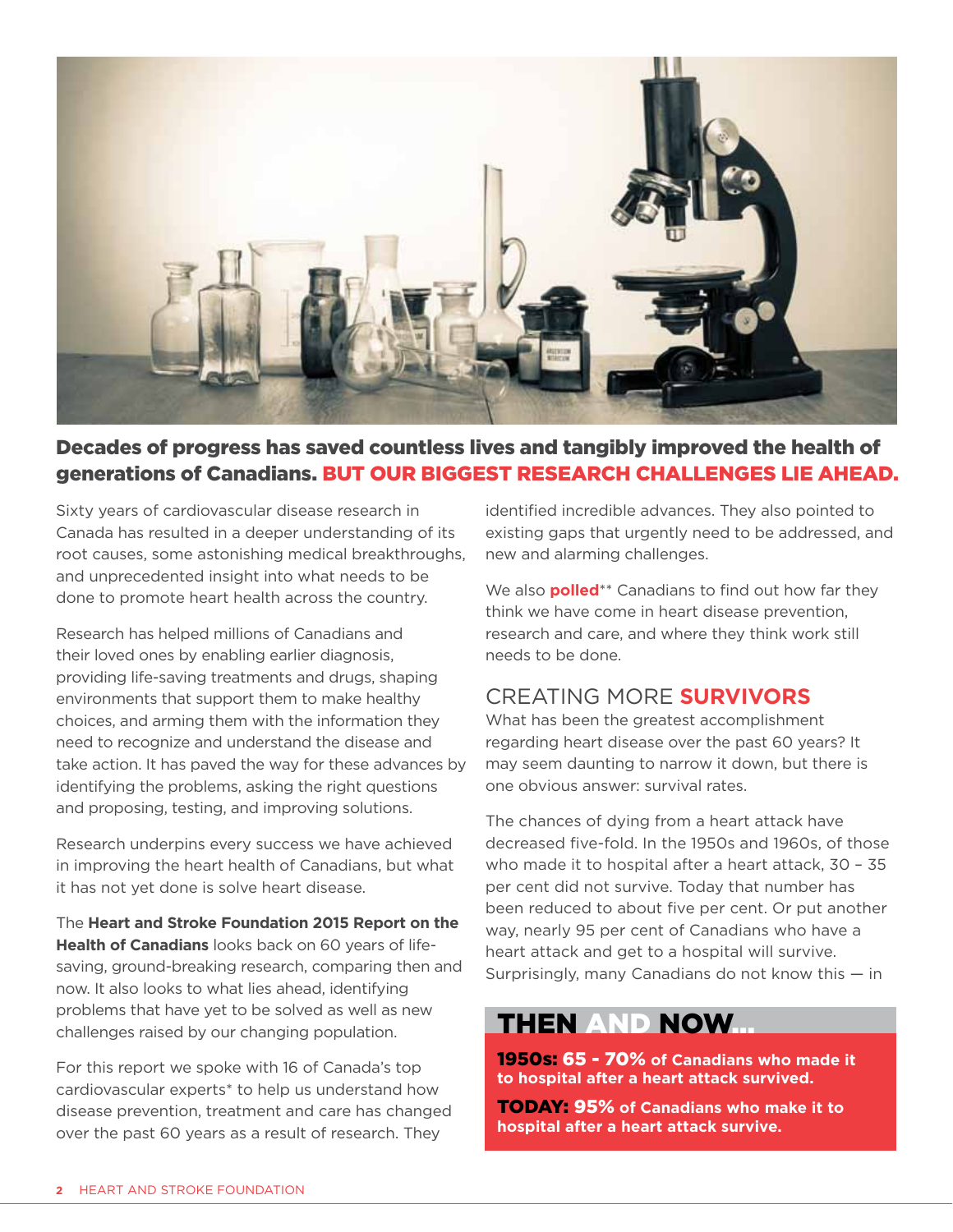## $1<sub>IN</sub>2$ **CANADIANS HAS BEEN TOUCHED BY HEART DISEASE**

fact according to our **poll** fewer than one-quarter of Canadians realize that survival rates are now so promising. And yet, heart disease has an extensive reach across our country and throughout our communities, with more than half of Canadians **polled** reporting that someone close to them has had heart disease.

In 1952, cardiovascular disease (heart disease and stroke) was responsible for almost half (46 per cent) of all deaths in Canada;

that number has been cut almost in half but cardiovascular disease still accounts for more than one-quarter (27 per cent) of all deaths in Canada each year — more than 66,000 deaths.

## THEN AND NOW...

1950s: **Cardiovascular disease was responsible for** almost half of all deaths **in Canada.** 

Today: **Cardiovascular disease is responsible for** over one-quarter of all deaths **in Canada.**

Heart disease and stroke are the leading cause of hospitalization and the second leading cause of death in Canada. They are the biggest driver of prescription drug use and a leading cause of disability, and cost the Canadian economy more than \$20.9 billion every year.

#### **The typical heart patient: Not what he used to be**

The statistics around heart disease have changed over the past five to six decades and so have the people behind those numbers. In the 1950s, almost half of heart patients were smokers compared with 18 per cent today. Three-quarters of patients had high blood pressure, and of these, only 20 per cent were taking drugs to control it.

Dr. Eldon Smith began practicing cardiology in the 1960s and has seen a shift in the typical heart patient over his long career. When asked to describe the difference between then and now, he paints a shocking and detailed picture.

"Back then, 75 per cent of my patients were male. The average age was 55; they were married, employed, smokers, overweight, and sedentary. They usually had other risk factors such as high cholesterol and high blood pressure, which may have been diagnosed but were likely not being managed — the drugs were so awful they would not take them," says Dr. Smith.

He contrasts this with what he sees today: "Now the average patient is older, still male dominated, but much less so. They still tend to be overweight, many have high blood pressure and elevated cholesterol, but these will mostly likely be managed."

#### Tim's story: "I almost regret I don't have a mark to show."

Four years ago Tim McEown, 52, was at home with his girlfriend Sarah when he experienced a heart



Tim McEown

attack, and he recognized what was happening almost immediately. Sarah called 9-1-1 and emergency medical services arrived in less than seven minutes. Tim was rushed to the hospital, had stents inserted through a three-quarter inch incision in his wrist up to his heart and felt immediately better. From the time the ambulance arrived to the surgery being completed was less than an hour and a half, and Tim was back home three days later.

 "The contrast between my heart attack and my father's triple bypass surgery more than 20 years ago could not be more profound," says Tim. "His surgery was invasive and traumatic while my experience, incredible as it may seem, left no more of a mark than having my blood taken. My dad was in hospital for more than a week and he was on the table for several hours. I was out of surgery in less than 70 minutes and home in three days, with little risk of postsurgical complications. I almost regret I don't have a mark to show for my near-death experience whereas Dad had his chest spread wide open and the scars to prove it."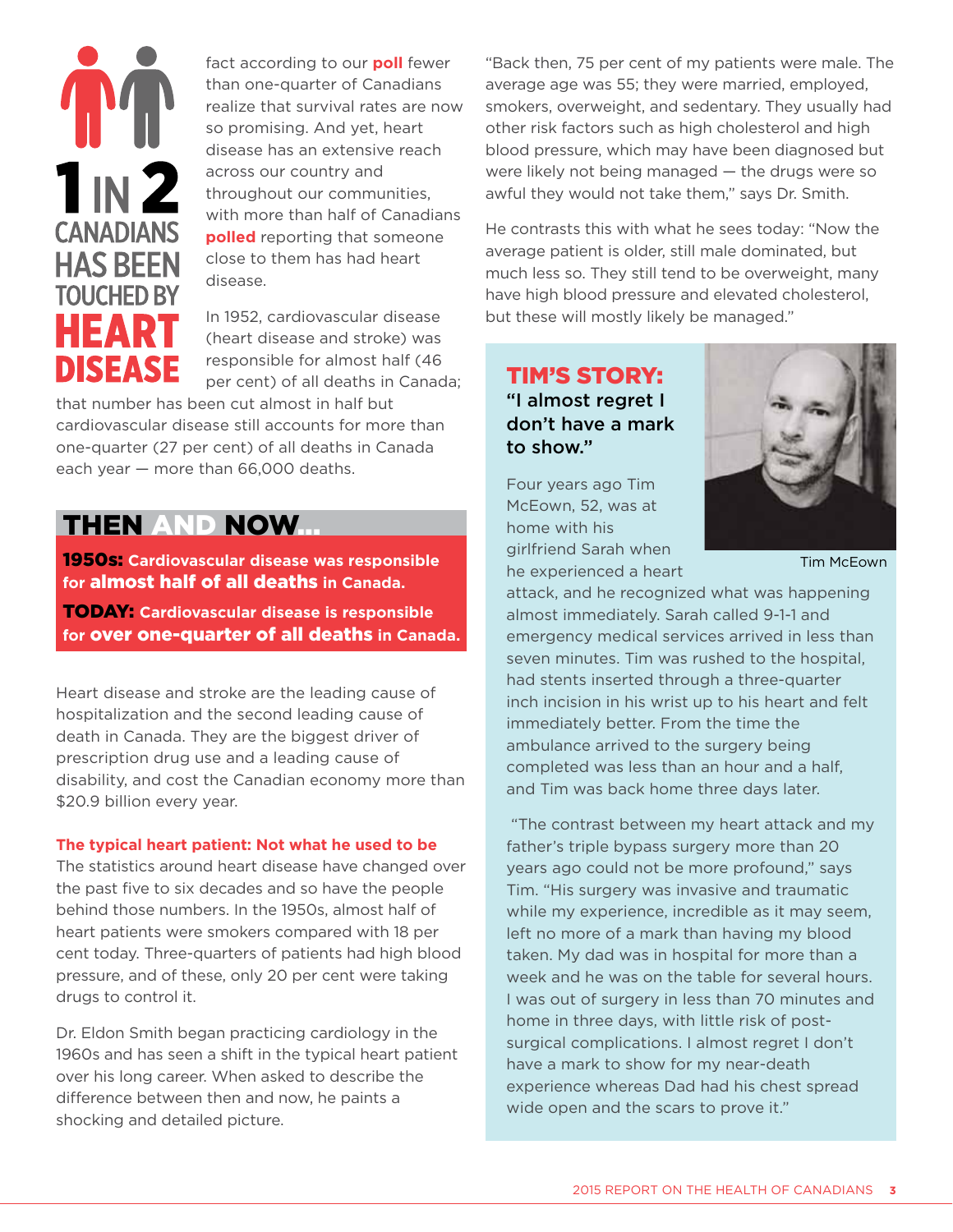Looking at the statistics, today the average age of heart attack is 71, and in the 1950s it was much younger. How we talk about it has changed as well, as it used to be common for scientific papers to refer to the age of premature death as 60, but today we would describe anyone under 75 dying from heart disease as premature.

## THEN AND NOW...

**1950s: 60 YEARS OF AGE was considered a premature death.** 

Today: 75 years of age **is considered a premature death from heart disease.** 

When a patient arrived at a hospital experiencing an acute myocardial infarction (AMI) — otherwise known as a heart attack — several decades ago, he or she was facing a long stay with weeks of bed rest, rudimentary treatment, and little, if any, rehabilitation. Today the average length of stay in hospital is about five days. Cardiac rehabilitation programs have been shown to help survivors recover to the fullest, although there are still huge gaps in access and only about one-third of those eligible are referred to a program.

#### **Women and heart disease**

Heart disease is no longer only a man's issue. More women are dying from cardiovascular disease than men, and it is a leading cause of death, disability and hospitalization. For women, the risk of developing heart disease increases after menopause. Although heart disease death rates are declining in general, the decline has been slower in women. In 2011, according

to Statistics Canada's most recent numbers, 33,196 women and 32,982 men died of heart disease.

And yet, heart disease is often underestimated in women, both by women themselves and health care professionals. Although chest pain is the most common symptom in both men and women, women are more likely to also have pain other than chest pain. Heart attacks go unrecognized in women more than half the time and there are differences in the treatments women and men receive. Women are less likely to receive preventive medications and some interventions such as angioplasty.

Dr. Karin Humphries explains that women often have worse outcomes than men with new types of procedures. "We optimize therapies on men and then we have to make improvements for use on women," she says. Dr. Humphries has identified the heart health issues that are



specific to women as an area that will benefit greatly from further research.

#### **Children and heart disease**

Babies are not typical heart patients. And yet, unfortunately about one in every hundred babies is born with a congenital heart defect — meaning that their hearts or nearby blood vessels do not develop normally.

Thanks to medical advances in Canada and around the world, survival of children with congenital heart disease has greatly improved. Sixty years ago,

## CARLY'S STORY: "20 years ago, we would have lost her."

Shawn Dohey and Krista Spearns' joy at the arrival of their new baby Carly was quickly tempered with panic when they learned she had a congenital heart defect that would require open-heart surgery. At four months old, Carly underwent heart surgery at IWK Health Centre in Halifax, and two and a half years later she is a typical, energetic three-year-old who loves ballet, swimming, gymnastics and playing with her two dogs. If asked about her zipper scar, Carly is happy to explain she was born with a special heart.



Carly Dohey

"We are grateful to the Heart and Stroke Foundation for the research they have funded over the past six decades. It's hard not to get emotional when we realize that had our beautiful daughter been born 20 years ago, we would have lost her. It is thanks to groundbreaking research accomplishments made possible with support from a generous public that we are today the proud parents of a healthy, active little girl who was born with a special heart. She is our little three-year old hero!" says Krista.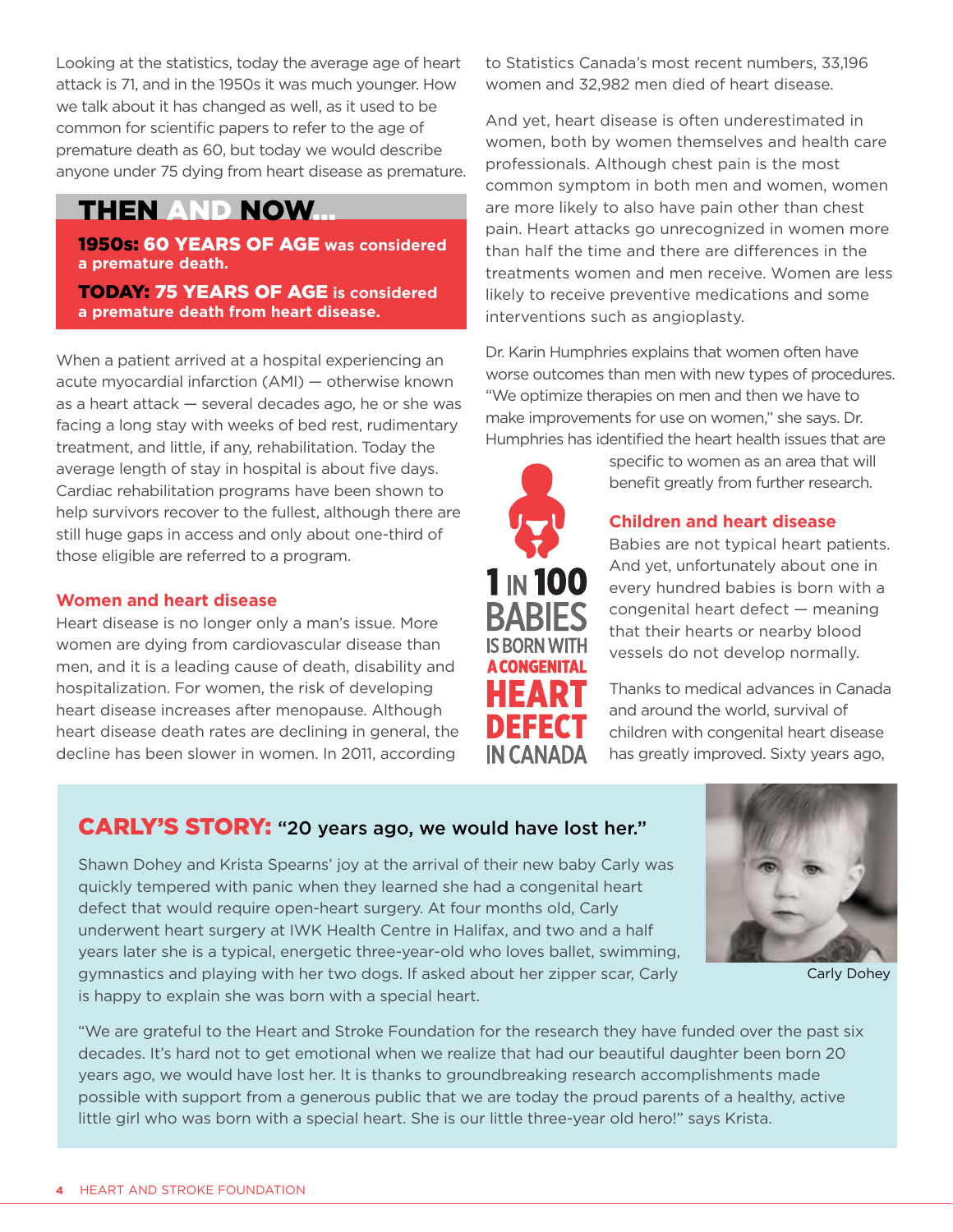## THEN AND NOW...

1950s: **Fewer than** 20% **of infants born with complex heart defects reached adulthood.** 

Today: **More than** 90% **of infants born with complex heart defects reach adulthood.**

fewer than 20 per cent of infants born with complex heart defects reached adulthood, but today, more than 90 per cent do. Improved care throughout their lives can help them to avoid or manage complications and live life to its fullest.

#### getting to the heart of it: **identifying risk factors**

Research has driven every improvement in cardiovascular health. But the journey is far from over. Before we were able to properly diagnose and treat heart disease, let alone prevent it, much time and effort went into the first step of trying to identify the symptoms and understand the causes.

Research into the identification and understanding of the risk factors that influence cardiovascular disease has had a monumental impact, and holds even greater promise for the future. In the 1950s doctors did not have a good grasp of what heart disease was, what caused it, or how to treat or prevent it. By identifying the risk factors researchers were able to pinpoint the causes and develop tools to treat and manage them, which reduced the risk of first or subsequent heart attacks, and of developing heart failure.

#### **Highs and lows of blood pressure and cholesterol**

Recognizing high blood pressure (hypertension) and high cholesterol as major risk factors for both heart disease and stroke were turning points and provided direction for further exploration. For example, once the link between these elevated conditions and heart attacks was established through population studies, the obvious question was whether lowering them would prevent heart disease, and if yes, how could this be done?

Tests were developed to measure the conditions, drugs were developed to treat them, and research trials were carried out that revealed their efficacy. However, patients experienced side effects from the first drugs developed, and there were complaints that the treatments were worse than the disease.

More research resulted in better drugs. More importantly, further investigation revealed that both conditions could be reduced by lifestyle changes such as being tobacco-free, eating a healthy diet and being physically active. All of this information then needed to be disseminated to healthcare providers and included in clinical practice guidelines, and further communicated to Canadians.

#### **risk factors you can do something about:**

- Eat a healthy diet. Aim for between five and 10 servings of vegetables and fruit every day.
- Be physically active. Try to get at least 150 minutes of moderate- to vigorousintensity activity per week, in bouts of 10 minutes or more.



- Be smoke free.
- IF YOU CHOOSE TO DRINK, consume alcohol in moderation. Women should limit themselves to two drinks a day, to a weekly maximum of 10; and men to three drinks a day to a weekly maximum of 15.
- MANAGE STRESS. Identify the source of your stress, talk to friends and family and take time for yourself.
- Know and control your **BLOOD PRESSURE**.
- Keep your **BLOOD CHOLESTEROL** in check.
- Manage DIABETES.
- Achieve and maintain a HEALTHY WEIGHT: Watch your waistline.

Take our free Heart&Stroke Risk Assessment at **[heartandstroke.ca/risk](http://www.heartandstroke.ca/risk)**.

## **Risk factors you cannot control:**

- Age
- Gender
- Family history
- Ethnicity
- History of stroke or transient ischemic attack (TIA or "mini-stroke").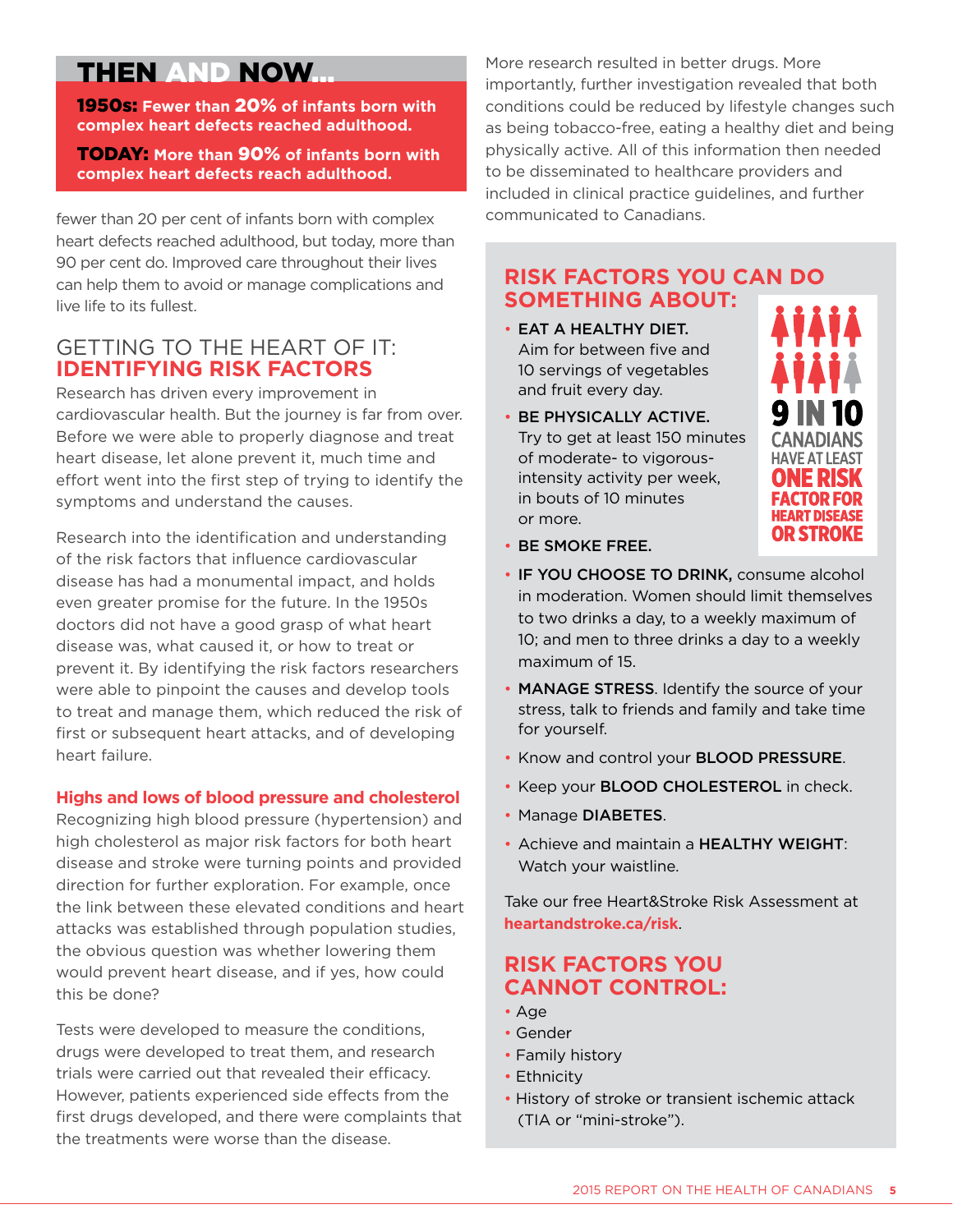Despite advances made around risk factors, gaps remain and new challenges lie ahead. Nine out of 10 Canadians have at least one risk factor for cardiovascular disease, but according to our **poll**, only 12 per cent Canadians are aware of this fact. There is clearly still a need to raise awareness.

We now understand which behaviours increase risk. What we don't know is how best to help people make healthier choices. And gains have not been even across the risk factors. Where we have made tremendous improvement in managing hypertension and high cholesterol and decreasing smoking rates, we have lost an incredible amount of ground in physical activity, healthy weights (overweight and obesity), nutrition, and diabetes.

#### **Clearing the smoke to make room for heart health**

Ask researchers to provide one example of a positive change in the population that has improved heart health over the past 60 years, and almost to a person the answer is "smoking." Ask them for their top three, and some still reply "smoking, smoking, and smoking."



The decrease in smoking rates in Canada has been dramatic, from about 50 per cent in the 1950s to much less than half that today. Dr. Andrew Pipe, a physician and one of the country's leading tobacco researchers, points out that this shift in behaviour started with a shift in thinking.

"Forty years ago smoking was thought of as a lifestyle choice. It was everywhere — even doctors used to smoke. The transformation has been profound as public attitudes have changed and public policies and programs have been put in place," says Dr. Pipe.

But he warns that the battle is far from over. Smoking has decreased significantly, but 16 per cent of adult Canadians still engage in a behaviour that is the leading cause of preventable disease, disability and

death. Heart and Stroke Foundation-supported research has shown the value of tobacco cessation programs in healthcare settings, and he notes that continued advocacy for stronger legislation to restrict tobacco sales and use is very important.

The proliferation of e-cigarettes is also posing new challenges. "The tobacco industry will attempt to use such products to destabilize smoke-free policies and discourage quitting," says Dr. Pipe. Much is still unknown about these new products. The Heart and Stroke Foundation has called for further study into their potential harms and benefits, along with public policy to regulate them.

#### from understanding **to better outcomes**

Dr. Eldon Smith identifies the etiology — or physical causation — of a heart attack as an illuminating example of how research over several decades enhanced our understanding of what actually happens in the body, leading to better treatment and improved outcomes in patients.

"We thought that patients went from 50 per cent occlusion — or narrowing of a coronary artery — to 70 per cent to 100 per cent when a heart attack occurred. But what we realized through studies was in fact that most heart patients only had a 50 per cent occlusion and it was a clot that actually caused the AMI [acute myocardial infarction]. This led us to using thrombolytics which are clot-busting drugs."

#### **Prescriptions for healthier hearts**

The number of drugs available to manage risk factors and heart disease has exploded over the past few generations, from a scant few 50 years ago to 10 different classes of drugs today, with hundreds within each class. These medicines have continued to improve over time through further exploration, which has increased their effectiveness and their suitability for individual patients, and has decreased various side effects and improved how well they are tolerated.

A variety of drugs have been developed and enhanced to manage blood pressure since the 1970s:

- Beta blockers protect the heart from having subsequent attacks.
- ACE inhibitors cause blood vessels to relax and decrease blood volume, leading to lower blood pressure.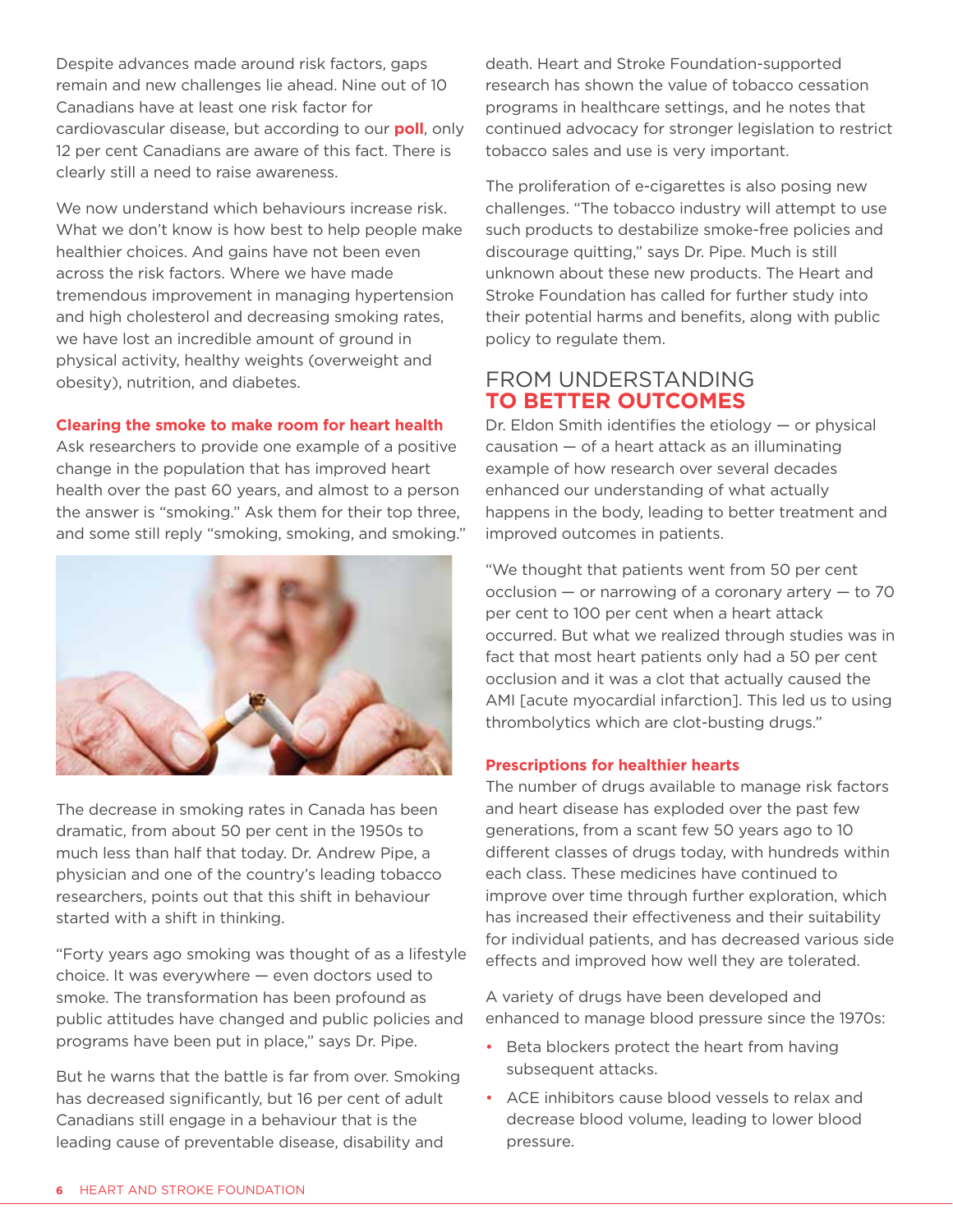

- Statins are used to lower cholesterol and are effective at both preventing cardiovascular disease as well as treating those who have it.
- Anticoagulants and anti-platelets such as acetylsalicylic acid (ASA, commonly referred to as Aspirin) can be used to prevent dangerous blood clots from forming.

Cardiologists can be positively lyrical when describing how certain drugs have advanced treatment and care. "Statins came along and changed the world," says Dr. Eldon Smith, "And the use of beta blockers — wow! Where would we be if we did not have beta blockers?"

#### **Better equipped than ever to save lives**

All of the equipment, devices, procedures and treatments developed to diagnose and treat heart disease have been the result of countless hours on the part of researchers from around the world, including Canada. This includes big breakthroughs such as heart transplants, and brand new technologies such

as imaging equipment, as well as incremental improvements and new uses for what already exists, for example a drug with fewer side effects.

Sophisticated imaging equipment, such as magnetic resonance imaging (MRI) scanners and CT (X-ray) scanners, has made diagnosis faster and more precise. Cardiac surgical techniques have evolved from nothing, to highly invasive procedures, to minimally invasive procedures.

In the first part of the last century there were virtually no surgical options — no safe ones at any rate. In 1954, the first open-heart surgery was performed in Canada, using a technique developed through a Foundation research grant. As the name implies, the procedure involves literally cutting open the chest; over time this has been modified to much smaller incisions.

Open-heart surgery has more and more been replaced by less invasive procedures. Angioplasty, one type of cardiac catheterization, is a non-surgical technique that involves a collapsed balloon being inserted via a needle puncture of the skin into a narrowed artery and then inflated to open the artery up. Often a stent is then inserted to ensure the vessel remains open. Transcatheter aortic valve implantation (TAVI) is another innovative and less invasive valve replacement procedure developed in Canada about 15 years ago. It is available to older patients and others with significant valve problems who would not be able to tolerate open-heart surgery used in these cases.

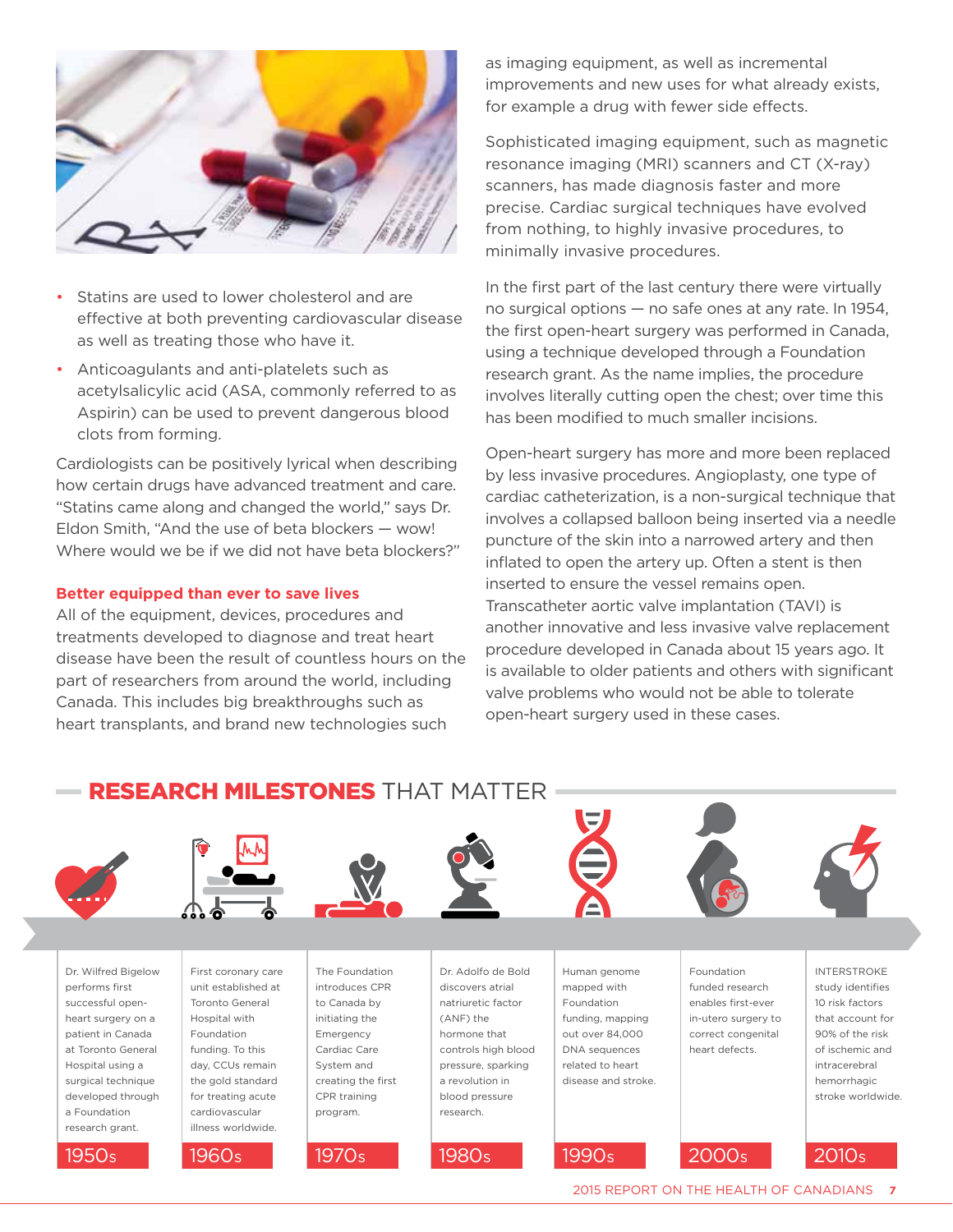## THEN AND NOW...

1950s: Survivors **were often sick and lived a life of restriction.** 

**TODAY: Survivors** can thrive and lead even **healthier lives than before.**

#### **A revolution in recovery**

Fewer Canadians are losing their loved ones, thanks to success we have seen, but the flip side is that more people — an estimated 1.6 million in Canada — are now living with the effects of cardiovascular disease.

Comparing the quality of life in heart disease survivors between "then" and "now" reveals a true transformation according to Dr. Eldon Smith. People are not only surviving, they are thriving. Fifty years ago if someone survived a heart attack, they were often very sick and lived a life of restriction. They convalesced for months and were sent home and often advised to buy a rocking chair and watch TV, they were told not to return to work and to avoid physical activity, including sex. Their lives never went back to normal.

Survivors today are often discharged home within a few days, and can be back to work in a few weeks. Many return to live a normal life, and if they follow a cardiac rehabilitation program they can make remarkable changes and lead an even healthier life.

According to our **poll**, most Canadians (almost nine in 10) correctly believe someone who survives a heart attack should start to exercise within a few weeks. In fact, physical activity is important for recovery following an event and reduces the risk of a second heart attack. However the **poll** revealed misconceptions about recovery: only six in 10 Canadians believe heart attack survivors should resume sexual activity, drive, or return to work within a few weeks, and only one in four feel it is OK to fly. In reality, most people can do all this and more soon after a heart attack.

#### **New challenges threaten progress**

As much as we have improved heart health in many areas, we are in danger of losing the gains we have worked so hard for as some risk factors for heart disease increase sharply. Illustrating how our lifestyles have changed, not always for the better, diabetes rates in heart attack patients have sky rocketed from 17 per cent to 31 per cent in a matter of decades. There are about 2 million Canadians living with diabetes — more than six per cent of the population, and according to the Canadian Diabetes Association, this number will jump to 11 per cent by 2020.

Across the population rates of overweight and obesity are greater than ever. More than half of Canadian adults — 60 per cent — are overweight or obese. Even more troubling, obesity rates in children have tripled over the past 30 years — from three per cent to nine

#### **SANDRA'S STORY: "Open-heart surgery is** one of the most profound experiences."

Sandra Thornton was born with a heart murmur, but brushed it off whenever it was mentioned at a medical visit. Just after her 51<sup>st</sup> birthday the healthy and active mother of three recognized she was having a heart attack and was admitted to hospital where an angiogram revealed an artery with a 90 per cent blockage. She underwent angioplasty and experienced a rocky recovery but was able to return to her active life. During her recovery she discovered that her heart murmur was the result of a problem with her aortic valve, and it would eventually need to be replaced. Seven years later she was told it was time and underwent open-heart surgery.



Sandra Thornton

"If I had been born in my grandmother's generation my outcome would have been different. The experience of open-heart surgery is probably one of the most profound experiences I've been through in my life, but I'm here today. Research has given me an opportunity twice now to extend my life, to be productive, to carry on with my career, and most of all to enjoy my family and my grandchildren," Sandra says. "I hope to live to a ripe old age."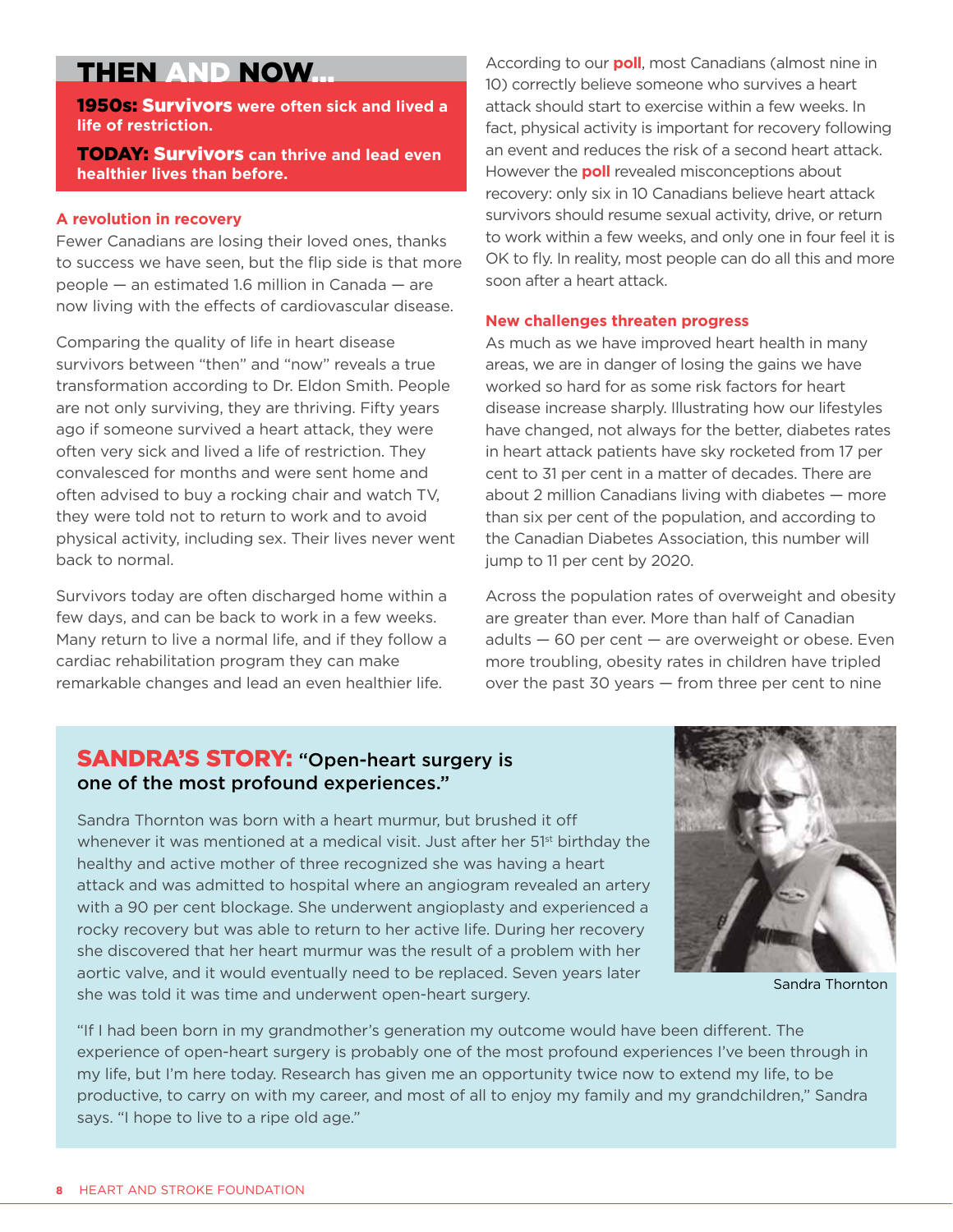

percent, and one-third of Canadian children are either overweight or obese. As well, the population is aging and as people get older, their chances of developing cardiovascular disease increase.

An aging population combined with poor diets, high obesity and diabetes rates and physical inactivity will stall, if not reverse, the progress we have made against heart disease and stroke. All Canadians are at risk, but seniors and Indigenous peoples are particularly vulnerable.

The immense amount of work around risk factor identification and management is rightfully credited as an important achievement, but it has only taken us so far. Experts know what Canadians need to do to be heart healthy — eat better, get more exercise, maintain a healthy weight, quit smoking, consume alcohol in moderation, and manage stress — but we are not seeing these changes happen.



According to our **poll** Canadians also know what needs to be done, and they know they need support to do it. When asked to identify the top three factors that could improve heart health, a large majority named healthier lifestyle choices as most important. The other two most popular choices were more information to help manage risk factors such as telephone hotlines and other types of support, and better diagnostic tests and tools.

## **a HEART healthier future:**  we can get there from here

The first step in solving a problem is recognizing there is a problem. That cardiovascular disease is a public health crisis in Canada is long established. Much has been done and many have been involved over the past 60 years to tackle the issue, but there is still a great deal to be done. Work will continue to build on the advances that have come before, but it will also need to take on the many new challenges that lie ahead.

It is unsurprising that, when asked how important more and better research is to Canadians' heart health, our **poll** revealed 98 per cent of respondents feel it is somewhat or very important. Specifically Canadians believe the highest priorities for heart health research should be:

- 1. Better individualized assessment and treatment plans based on someone's medical history, lifestyle and genetics
- 2. Better tools and support to help people make healthy lifestyle choices
- 3. Better understanding of the genetic causes of heart disease and how to address them
- 4. New tests to diagnose heart disease.

The cardiovascular experts we interviewed identified several areas where focused research could bring important new advances.

#### **Building a world that supports healthy change**

Dr. Paul Dorian points to research as the best hope for identifying how to help Canadians make healthy changes. "We need a better understanding around how to change behaviour across the population. Many of the diseases we treat are in theory preventable and by activities that do not require a doctor."

Moving from knowledge to action is easier said than done, especially in the current environment, which does not support many Canadians to make healthy choices. Barriers that Canadians face include:

- neighbourhoods that were not designed to support physical activity
- lack of availability of healthy foods and proliferation of unhealthy choices that are heavily promoted
- the highly addictive nature of tobacco
- a deluge of confusing and often contradictory health information
- lack of time
- financial pressures.

#### **Regenerative medicine restoring damaged hearts**

Heart failure commonly occurs when the heart becomes damaged or weakened by disease, and means blood is not moving around the body as it should especially during increased activity or stress.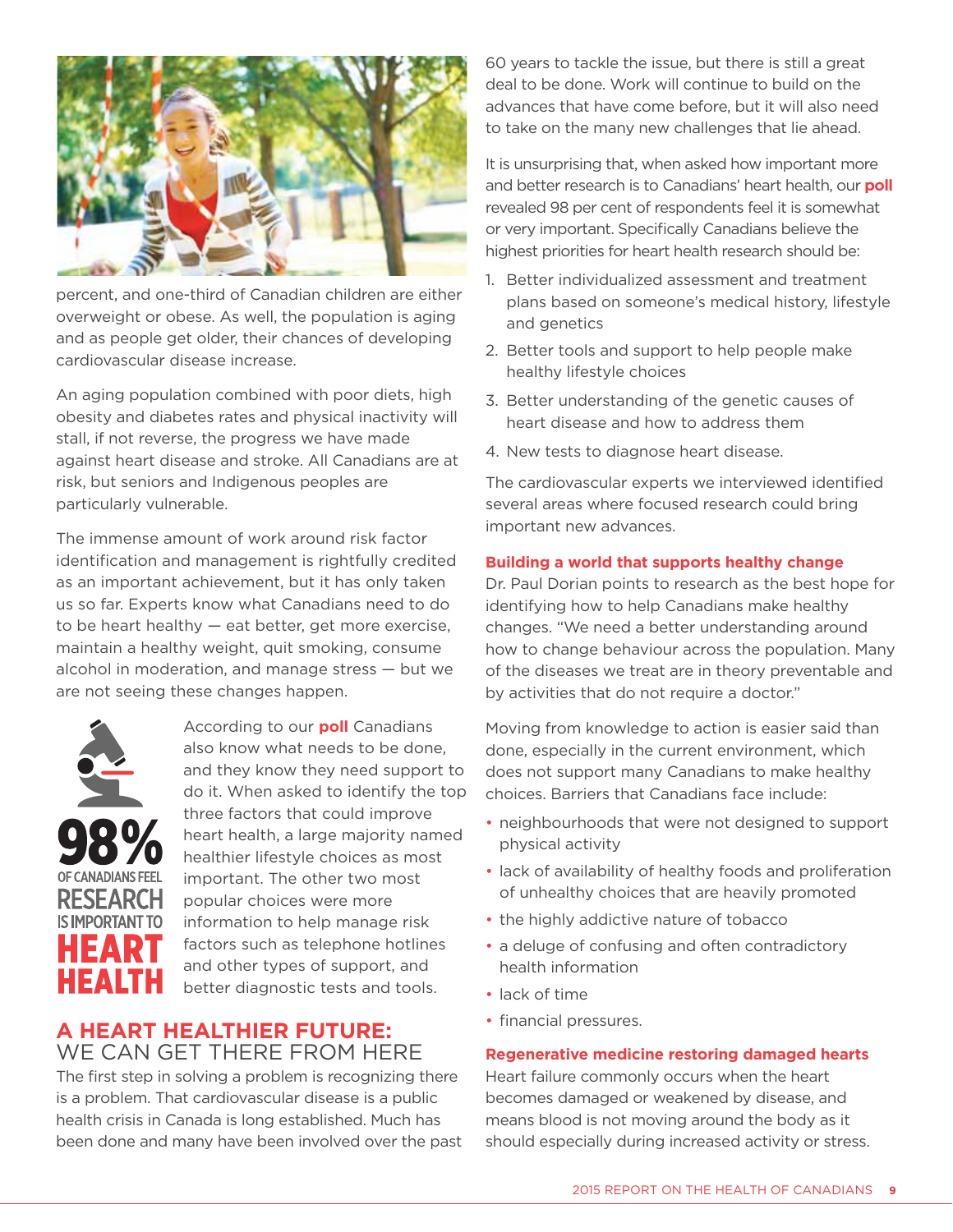Heart failure is on the rise as more people survive heart attacks and other acute heart conditions. As people with damaged hearts are living longer, they become more susceptible to heart failure. It is estimated that 50,000 new patients are diagnosed each year.



Although outcomes and quality of life for heart failure patients have dramatically improved, for the estimated 500, 000 Canadians living with heart failure, there is room to do more. Work continues into finding new ways to repair damaged hearts by repairing muscle using stem cells, and other therapies to stop cells from dying or to regenerate new cells. Most research has focused on the left ventricle in heart failure with good results. Dr. Lisa Mielniczuk is doing

research into right heart failure, which is less common but poses a greater risk. She is working to understand its mechanisms, identify who is at greatest risk, and ultimately develop new therapies.

Dr. Mielniczuk is unequivocal about the progress we have made but just as clear about what still needs to be done to improve the heart health of Canadians. "We can identify patients earlier, we can diagnose disease with more accuracy, we have better treatments, and this has impacted survival," she says. "But there are still limits to what we understand and this affects patients. We have moved forward in 50 years but we still have more patients who need transplants; heart failure patients are dying and that is not acceptable. We need better treatments with

fewer complications and more work around prevention."

#### **Measuring quality of life**

With so many Canadians living with heart disease, and this number only expected to increase, the need to better understand, measure and improve quality of life is critical. Several measurement instruments exist and studies are underway, but this remains an area with immense potential to improve the lives of cardiovascular patients across the country.

#### **Predicting the future**

Imagine a world where the chances of developing heart disease can be predicted. Exciting prospects lie in early detection by being able to identify well in advance who will develop heart disease, then further study this information to be able to prevent the disease. Work is being done to identify genetic markers that will reveal which genes predispose a person to cardiovascular disease — information that could help stop the disease before onset or halt its progression. Breaking down the DNA code could help explain why heart disease runs in families, and will help develop the individualized drug treatments of tomorrow.

#### **The facts do not speak for themselves**

While certain health information is routinely collected, important gaps do exist; for example, we do not know how many Canadians suffer heart attacks each year.

Sometimes the information is right there in front of us, but it takes analysis, process and planning to make use of it to improve prevention, treatment and care options. It can also take considerable time and effort to convince individuals, the medical community, institutions and systems to implement new innovations in health care and change their practice patterns.

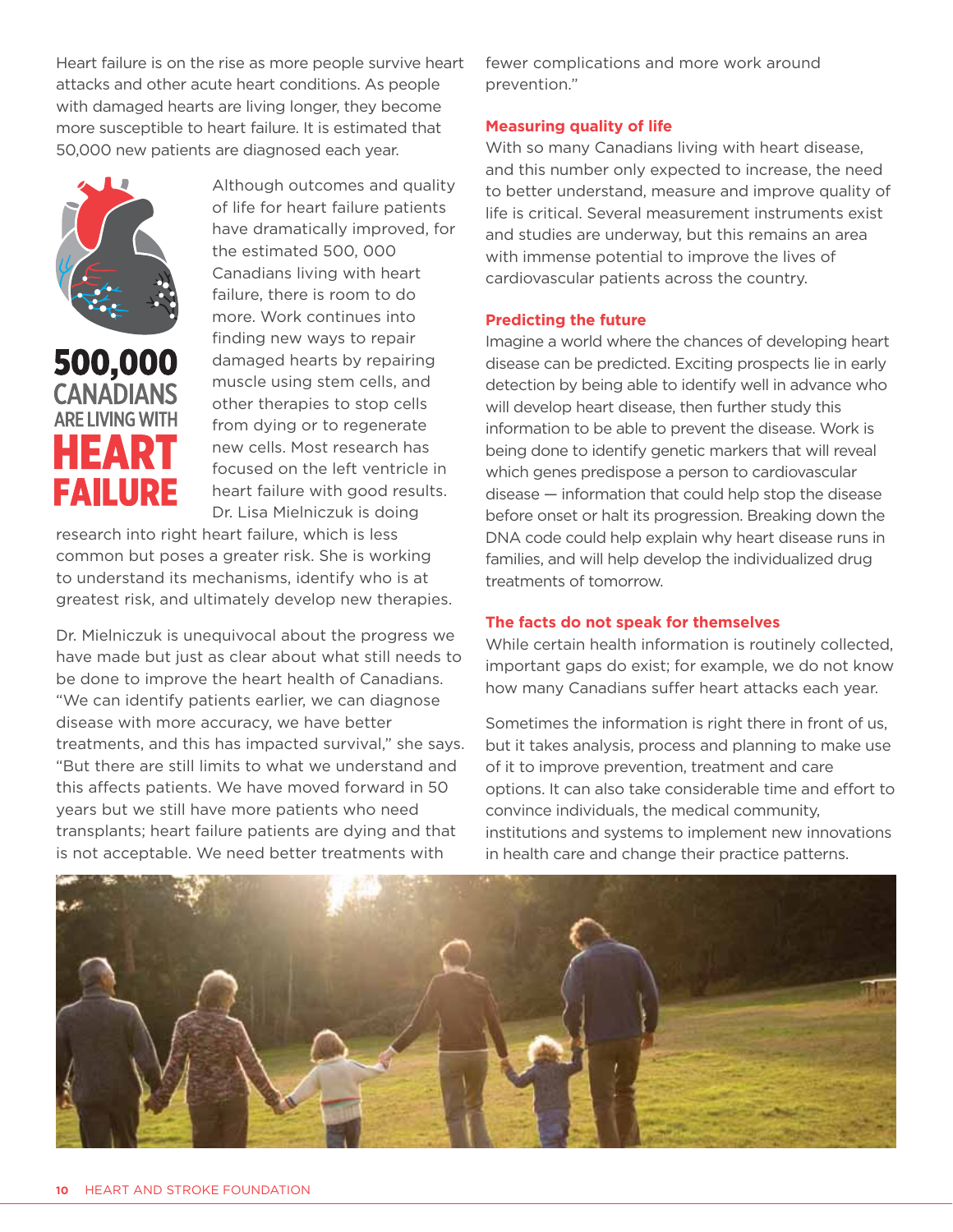Dr. Jafna Cox is blunt when describing the challenges he sees in having the evidence available from clinical research used effectively to improve patient outcomes. "There is huge inertia in applying new data relating to effective treatments, even when proved through extensive research efforts including large clinical trials." He further points out that the biggest immediate opportunities lie not in collecting more data, but in learning to synthesize the information we already have around existing treatments and best practices and to ensure it is quickly and successfully transferred to the bedside.

As a member of the Improving Cardiovascular Outcomes in Nova Scotia (ICONS) study, Dr. Cox has witnessed first-hand the power of using data effectively to improve outcomes for heart patients. The study was a partnership of physicians, nurses, pharmacists, patients and their advocacy groups, government and industry. It monitored cardiovascular disease in the province by measuring practices and outcomes, producing a database and a registry. As a result of collecting and analysing information and applying what was learned, more patients received better care and treatments, and therefore had better outcomes. The study was such a success that the Nova Scotia Department of Health took it on and kept it going.

#### **Translating what we know into action**

Knowledge translation is an area that holds immense potential for furthering progress in heart health. It is often described as the use of research or "putting knowledge into action." It is a dynamic process that involves sharing information with all the right players, and using information to inform decisions about prevention, care, treatment, rehabilitation, and creating the systems and polices to support this.

Dr. Scott Lear is another passionate believer in maximizing the knowledge and evidence we collect, and involving the right players to put it to work. "We need to look outside of clinical and other traditional areas to share our work. Researchers also need to engage with policy makers in order to influence decisions. Tobacco control is a great example of translating evidence. The evidence of harm through second-hand smoke was translated into anti-tobacco legislation and regulation in novel ways such as in workplaces and public places to protect non-smokers. But this also had the effect of leading smokers to quit as it became less convenient to smoke."



#### **Time is not on our side**

Research takes time. It is plodding and methodical, and can change direction. Results can be surprising, or not apparently useful for direct application right away, but then can end up being valuable down the road. As Dr. Michel White explains, research is central and critical to understand, treat and prevent disease, but it is a nuanced process that does not always happen quickly. "It is not black and white. It can take some time to reproduce the findings, adopt the findings, and then apply them."

The investigation on the use of beta blockers in heart failure is one good example. "The first paper on beta blockers was in the late 1970s and it took a year to publish, but then took another 10 – 15 years for people to believe this played a significant role in the treatment of patients with heart failure. It took many years for the treatment to be adopted in the clinical arena."

This is also a good example of a therapy that might have been adopted faster. This would have allowed more patients to have benefited from the unique effects of beta blockers. Getting proven new therapies and procedures adopted into practice more quickly could have a positive impact with more Canadians avoiding or surviving heart disease, making the best recovery possible, and living life to the fullest.

#### investing in **the future**

Exciting possibilities lie ahead to tackle a disease that continues to affect millions of Canadians and their families each year, as long as our investment in heart disease and stroke research can keep pace with the increasing burden. We must maintain and increase our investment in research to improve prevention, treatment and care to continue to improve the heart health of Canadians and bring us closer to solving heart disease.